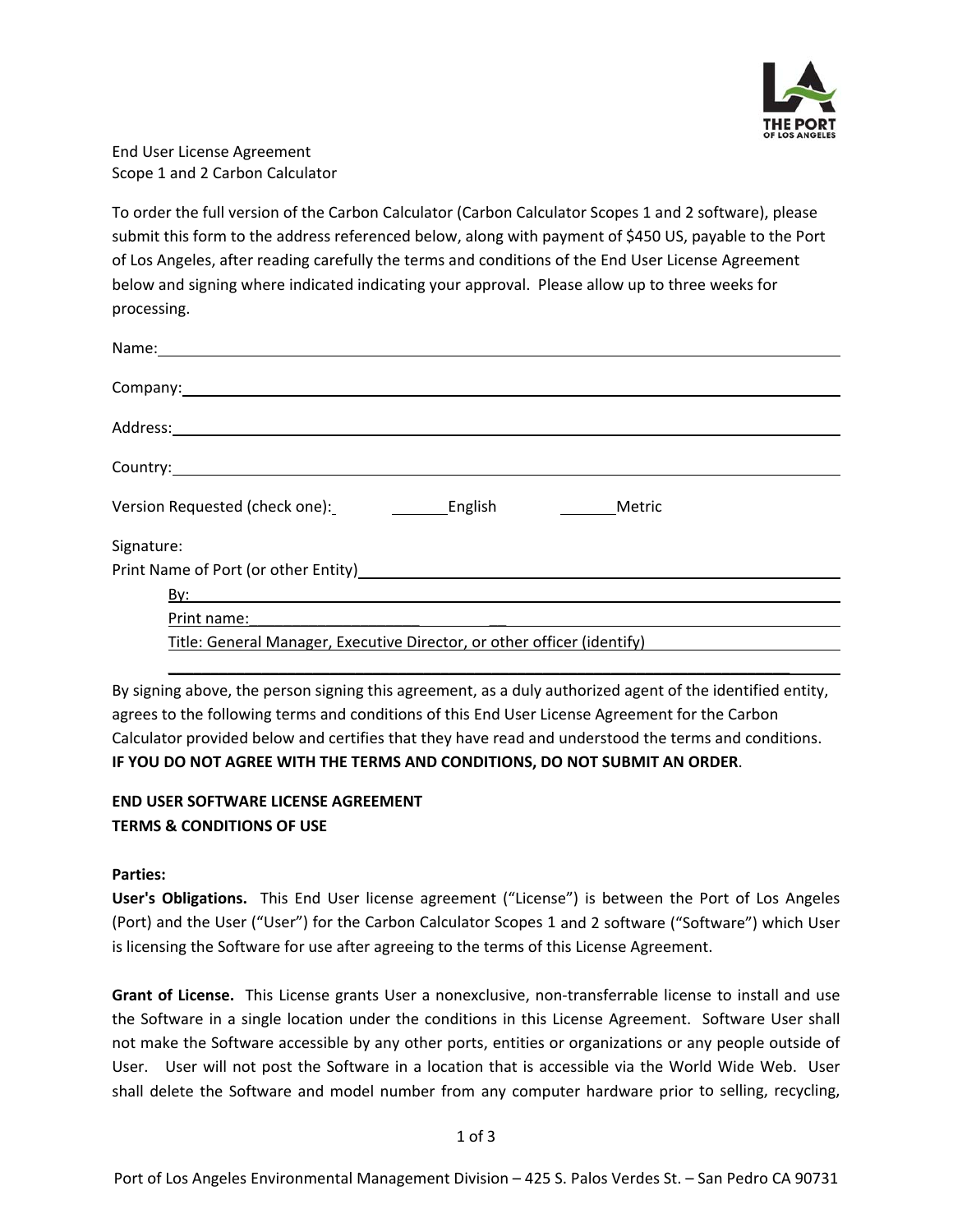

OF LOS ANGELES gifting, or any other transfer or disposition of the computer equipment the Software is loaded on. User is solely responsible for developing the input data required by the Software. This License is not a sale of the Software and does not transfer or give to User any rights other than use of the Software as provided in this License including but not limited to ownership, copyright and other any other intellectual property rights.

**User's Assumption of All Risks of Use.** User agrees to and hereby assumes all risk associated with the input data, assumptions, and results generated from the Software. The Port does not assume any risk associated with the use of the Software and the results generated based on User input data. It is the User's sole risk to use, publish, or report the results generated from the Software. Decisions based on the results of the Software are at the User's sole risk.

**Price:** The price of the Software is a one-time US \$450.00. The model is based on the iSee Systems iThink 9.1.4 software package and is fully stand alone under the iSee Runtime 9.1.4 version, which does not require the User to purchase any additional software other than the Port's software.

**Duration of License:** The License, when executed, is effective upon the purchase of the Software from the Port. User's rights under this License shall terminate automatically or otherwise cease to be effective without notice from Port if User fails to comply with the terms of this License Upon termination, User must return the Software to Port, 425 S. Palos Verdes Street, San Pedro, California 90731, Attention: Director, Environmental Management Division.

**Disclaimers.** THE SOFTWARE IS PROVIDED ON AN "AS IS" AND "WITH ALL FAULTS" BASIS AND THE PORT EXPRESSLY DISCLAIMS ALL WARRANTIES OF ANY KIND, WHETHER EXPRESS, IMPLIED, OR STATUTORY, WITH RESPECT TO THE SOFTWARE (INCLUDING, BUT NOT LIMITED TO, ANY IMPLIED OR STATUTORY WARRANTIES OF MERCHANTABILITY, FITNESS FOR A PARTICULAR USE OR PURPOSE, TITLE, AND NON‐ INFRINGEMENT OF INTELLECTUAL PROPERTY RIGHTS).

**NO WARRANTIES.** ALL CONDITIONS, REPRESENTATIONS, INDEMNITIES, GUARANTEES AND WARRANTIES (WHETHER EXPRESS, IMPLIED OR ARISING BY OPERATION OF LAW, CUSTOM OR THE PRIOR STATEMENT(S) OF ANY PARTY), INCLUDING, BUT NOT LIMITED TO, ANY WARRANTY OF SATISFACTORY QUALITY, MERCHANTABILITY OR FITNESS FOR A PARTICULAR PURPOSE, ARE HEREBY EXCLUDED AND DISCLAIMED. WITHOUT LIMITING THE GENERALITY OF THE FOREGOING, THE PORT MAKES NO WARRANTY THAT THE SOFTWARE WILL MEET THE USER'S REQUIREMENTS. THE PORT MAKES NO WARRANTY AS TO THE RESULTS THAT MAY BE OBTAINED FROM THE USE OF THE SOFTWARE OR AS TO THE ACCURACY OR RELIABILITY OF ANY INFORMATION OBTAINED THROUGH THE SOFTWARE. NO ADVICE OR INFORMATION, WHETHER ORAL OR WRITTEN, OBTAINED BY THE USER THROUGH THE SOFTWARE OR FROM THE PORT, OR OTHER AFFILIATED ENTITIES, OR ITS OR THEIR SUPPLIERS (OR THE RESPECTIVE OFFICERS,